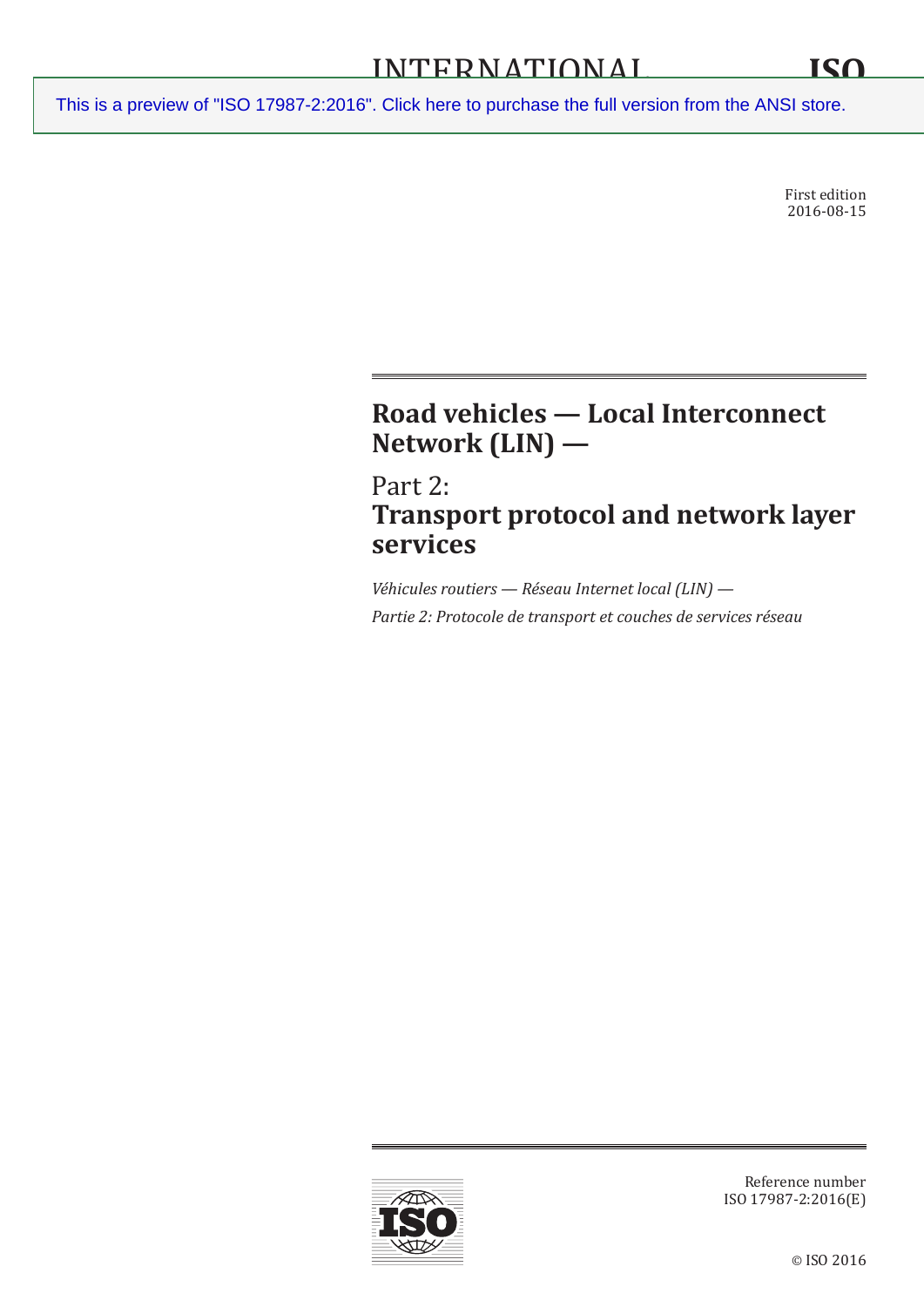

#### © ISO 2016, Published in Switzerland

All rights reserved. Unless otherwise specified, no part of this publication may be reproduced or utilized otherwise in any form or by any means, electronic or mechanical, including photocopying, or posting on the internet or an intranet, without prior written permission. Permission can be requested from either ISO at the address below or ISO's member body in the country of the requester.

ISO copyright office Ch. de Blandonnet 8 • CP 401 CH-1214 Vernier, Geneva, Switzerland Tel. +41 22 749 01 11 Fax +41 22 749 09 47 copyright@iso.org www.iso.org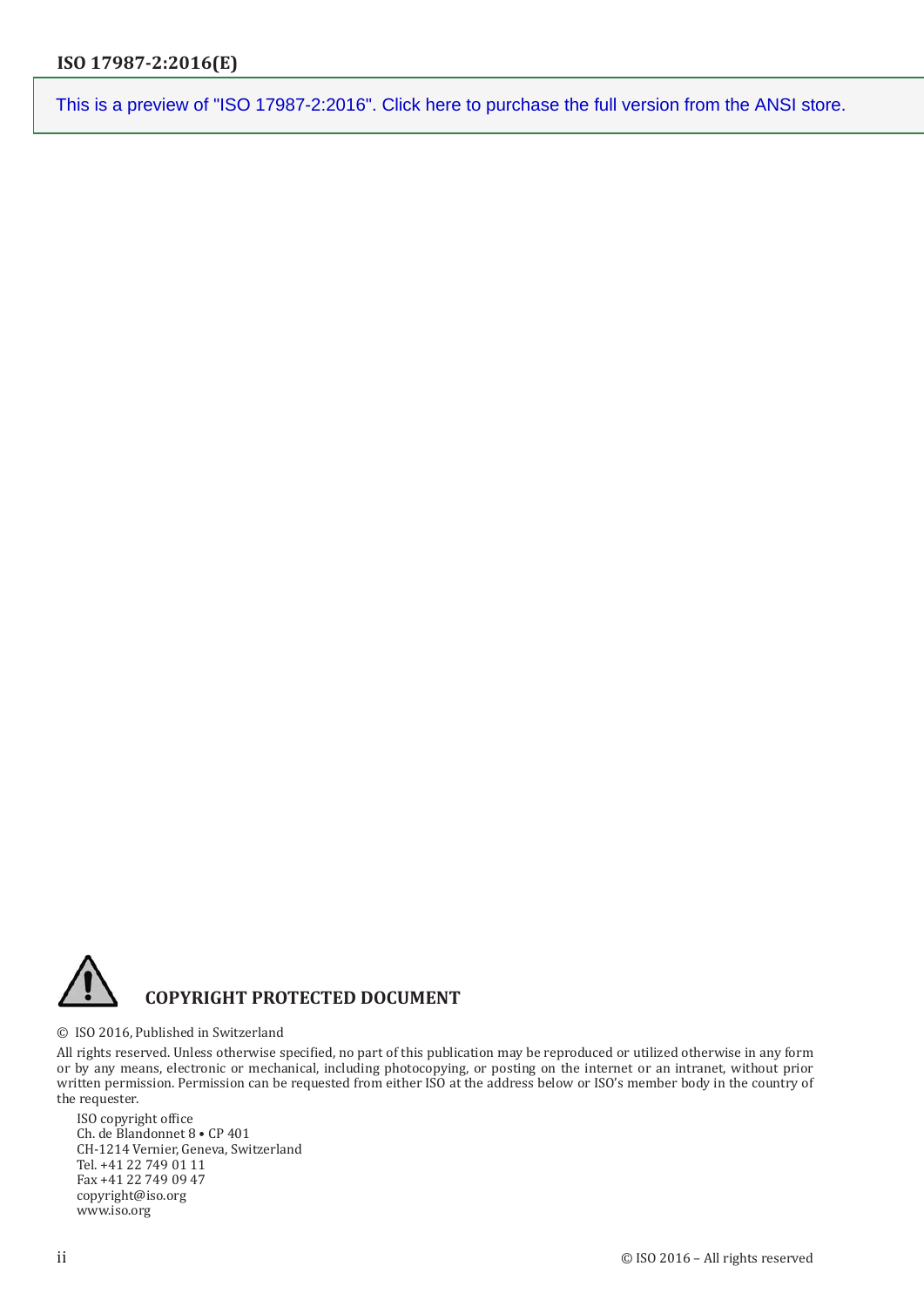| <b>Contents</b><br>Page |                       |                                        |  |  |  |  |  |
|-------------------------|-----------------------|----------------------------------------|--|--|--|--|--|
|                         |                       |                                        |  |  |  |  |  |
|                         |                       |                                        |  |  |  |  |  |
|                         |                       |                                        |  |  |  |  |  |
| 1                       |                       |                                        |  |  |  |  |  |
| 2                       |                       |                                        |  |  |  |  |  |
| 3                       |                       |                                        |  |  |  |  |  |
|                         | 3.1                   |                                        |  |  |  |  |  |
|                         | 3.2                   |                                        |  |  |  |  |  |
|                         | 3.3                   |                                        |  |  |  |  |  |
| 4                       |                       | $Conventions 5$                        |  |  |  |  |  |
| 5                       |                       | Network management <b>Management</b> 5 |  |  |  |  |  |
|                         | 5.1                   |                                        |  |  |  |  |  |
|                         | 5.2                   |                                        |  |  |  |  |  |
|                         | 5.3                   |                                        |  |  |  |  |  |
|                         |                       | 5.3.1<br>5.3.2                         |  |  |  |  |  |
|                         |                       | 5.3.3                                  |  |  |  |  |  |
|                         | 5.4                   |                                        |  |  |  |  |  |
| 6                       |                       |                                        |  |  |  |  |  |
|                         | 6.1                   |                                        |  |  |  |  |  |
|                         | 6.2                   |                                        |  |  |  |  |  |
|                         | 6.3                   |                                        |  |  |  |  |  |
|                         | 6.4                   |                                        |  |  |  |  |  |
|                         |                       | 6.4.1                                  |  |  |  |  |  |
|                         |                       | 6.4.2<br>6.4.3                         |  |  |  |  |  |
|                         |                       | $-N\_Result$<br>6.4.4                  |  |  |  |  |  |
|                         | 6.5                   |                                        |  |  |  |  |  |
|                         |                       | 6.5.1                                  |  |  |  |  |  |
|                         |                       | 6.5.2                                  |  |  |  |  |  |
|                         |                       | 6.5.3                                  |  |  |  |  |  |
|                         |                       | 6.5.4                                  |  |  |  |  |  |
|                         |                       | 6.5.5                                  |  |  |  |  |  |
| 7                       | Protocol functions 24 |                                        |  |  |  |  |  |
|                         | 7.1<br>7.2            |                                        |  |  |  |  |  |
|                         | 7.3                   |                                        |  |  |  |  |  |
|                         | 7.4                   |                                        |  |  |  |  |  |
|                         |                       | 7.4.1                                  |  |  |  |  |  |
|                         |                       | 7.4.2                                  |  |  |  |  |  |
|                         |                       | 7.4.3                                  |  |  |  |  |  |
|                         |                       | 7.4.4<br>7.4.5                         |  |  |  |  |  |
|                         | 7.5                   |                                        |  |  |  |  |  |
|                         |                       | 7.5.1                                  |  |  |  |  |  |
|                         |                       | 7.5.2                                  |  |  |  |  |  |
|                         |                       | 7.5.3                                  |  |  |  |  |  |
|                         |                       | 7.5.4                                  |  |  |  |  |  |
|                         | 7.6                   |                                        |  |  |  |  |  |
|                         |                       | 7.6.1<br>7.6.2                         |  |  |  |  |  |
|                         |                       | 7.6.3                                  |  |  |  |  |  |
|                         |                       | 7.6.4                                  |  |  |  |  |  |
|                         |                       |                                        |  |  |  |  |  |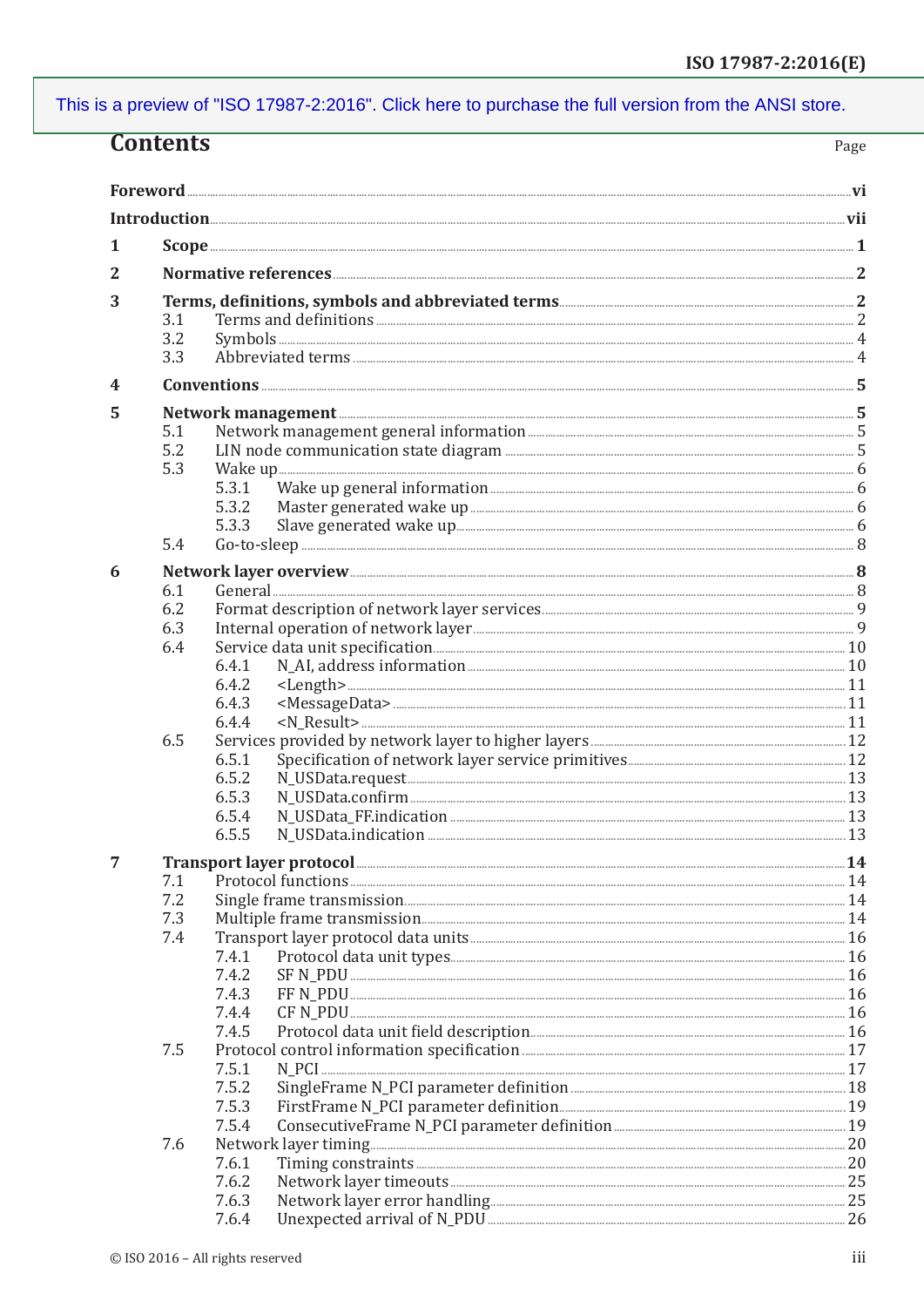| This is a preview of "ISO 17987-2:2016". Click here to purchase the full version from the ANSI store. |                                                              |                                                          |  |  |  |  |  |
|-------------------------------------------------------------------------------------------------------|--------------------------------------------------------------|----------------------------------------------------------|--|--|--|--|--|
| $\bf{8}$                                                                                              |                                                              | Data link layer usage 27                                 |  |  |  |  |  |
|                                                                                                       | 8.1                                                          |                                                          |  |  |  |  |  |
|                                                                                                       | 8.2                                                          |                                                          |  |  |  |  |  |
|                                                                                                       |                                                              | 8.2.1                                                    |  |  |  |  |  |
|                                                                                                       |                                                              | 8.2.2                                                    |  |  |  |  |  |
|                                                                                                       |                                                              | 8.2.3                                                    |  |  |  |  |  |
|                                                                                                       | 8.3                                                          |                                                          |  |  |  |  |  |
|                                                                                                       |                                                              |                                                          |  |  |  |  |  |
|                                                                                                       | 8.4                                                          |                                                          |  |  |  |  |  |
|                                                                                                       |                                                              | 8.4.1                                                    |  |  |  |  |  |
|                                                                                                       |                                                              | 8.4.2                                                    |  |  |  |  |  |
| 9                                                                                                     | Diagnostic communication requirements <b>Example 2018</b> 21 |                                                          |  |  |  |  |  |
|                                                                                                       | 9.1                                                          |                                                          |  |  |  |  |  |
|                                                                                                       |                                                              | 9.1.1                                                    |  |  |  |  |  |
|                                                                                                       |                                                              |                                                          |  |  |  |  |  |
|                                                                                                       |                                                              | 9.1.2                                                    |  |  |  |  |  |
|                                                                                                       |                                                              | Diagnostic class II. 31<br>9.1.3                         |  |  |  |  |  |
|                                                                                                       |                                                              | 9.1.4                                                    |  |  |  |  |  |
|                                                                                                       |                                                              | 9.1.5                                                    |  |  |  |  |  |
|                                                                                                       | 9.2                                                          |                                                          |  |  |  |  |  |
|                                                                                                       | 9.3                                                          |                                                          |  |  |  |  |  |
|                                                                                                       | 9.4                                                          |                                                          |  |  |  |  |  |
|                                                                                                       | 9.5                                                          | Response pending 36                                      |  |  |  |  |  |
|                                                                                                       | 9.6                                                          |                                                          |  |  |  |  |  |
|                                                                                                       |                                                              | General 26<br>9.6.1                                      |  |  |  |  |  |
|                                                                                                       |                                                              |                                                          |  |  |  |  |  |
|                                                                                                       |                                                              | 9.6.2                                                    |  |  |  |  |  |
|                                                                                                       |                                                              | 9.6.3                                                    |  |  |  |  |  |
|                                                                                                       |                                                              | 9.6.4                                                    |  |  |  |  |  |
|                                                                                                       | 9.7                                                          |                                                          |  |  |  |  |  |
|                                                                                                       |                                                              | 9.7.1                                                    |  |  |  |  |  |
|                                                                                                       |                                                              | 9.7.2                                                    |  |  |  |  |  |
|                                                                                                       |                                                              | 9.7.3                                                    |  |  |  |  |  |
|                                                                                                       | 9.8                                                          |                                                          |  |  |  |  |  |
|                                                                                                       |                                                              |                                                          |  |  |  |  |  |
| 10                                                                                                    |                                                              |                                                          |  |  |  |  |  |
|                                                                                                       | 10.1                                                         |                                                          |  |  |  |  |  |
|                                                                                                       | 10.2                                                         |                                                          |  |  |  |  |  |
|                                                                                                       |                                                              | 10.2.1                                                   |  |  |  |  |  |
|                                                                                                       |                                                              | 10.2.2                                                   |  |  |  |  |  |
|                                                                                                       |                                                              | 10.2.3                                                   |  |  |  |  |  |
|                                                                                                       |                                                              | Debugging 51<br>10.2.4                                   |  |  |  |  |  |
|                                                                                                       |                                                              |                                                          |  |  |  |  |  |
| 11                                                                                                    |                                                              | Node capability file (NCF) <b>Example 20</b> S1          |  |  |  |  |  |
|                                                                                                       | 11.1                                                         |                                                          |  |  |  |  |  |
|                                                                                                       | 11.2                                                         |                                                          |  |  |  |  |  |
|                                                                                                       |                                                              | 11.2.1                                                   |  |  |  |  |  |
|                                                                                                       |                                                              | 11.2.2                                                   |  |  |  |  |  |
|                                                                                                       |                                                              | 11.2.3                                                   |  |  |  |  |  |
|                                                                                                       |                                                              | 11.2.4                                                   |  |  |  |  |  |
|                                                                                                       |                                                              |                                                          |  |  |  |  |  |
|                                                                                                       | 11.3                                                         |                                                          |  |  |  |  |  |
|                                                                                                       |                                                              | 11.3.1                                                   |  |  |  |  |  |
|                                                                                                       |                                                              | 11.3.2                                                   |  |  |  |  |  |
|                                                                                                       |                                                              | 11.3.3                                                   |  |  |  |  |  |
|                                                                                                       |                                                              | 11.3.4                                                   |  |  |  |  |  |
|                                                                                                       |                                                              | 11.3.5                                                   |  |  |  |  |  |
|                                                                                                       |                                                              | 11.3.6                                                   |  |  |  |  |  |
|                                                                                                       | 11.4                                                         |                                                          |  |  |  |  |  |
|                                                                                                       |                                                              |                                                          |  |  |  |  |  |
| 12                                                                                                    |                                                              | LIN description file (LDF) <b>Manual Construction</b> 57 |  |  |  |  |  |
|                                                                                                       | 12.1                                                         |                                                          |  |  |  |  |  |
|                                                                                                       | 12.2                                                         |                                                          |  |  |  |  |  |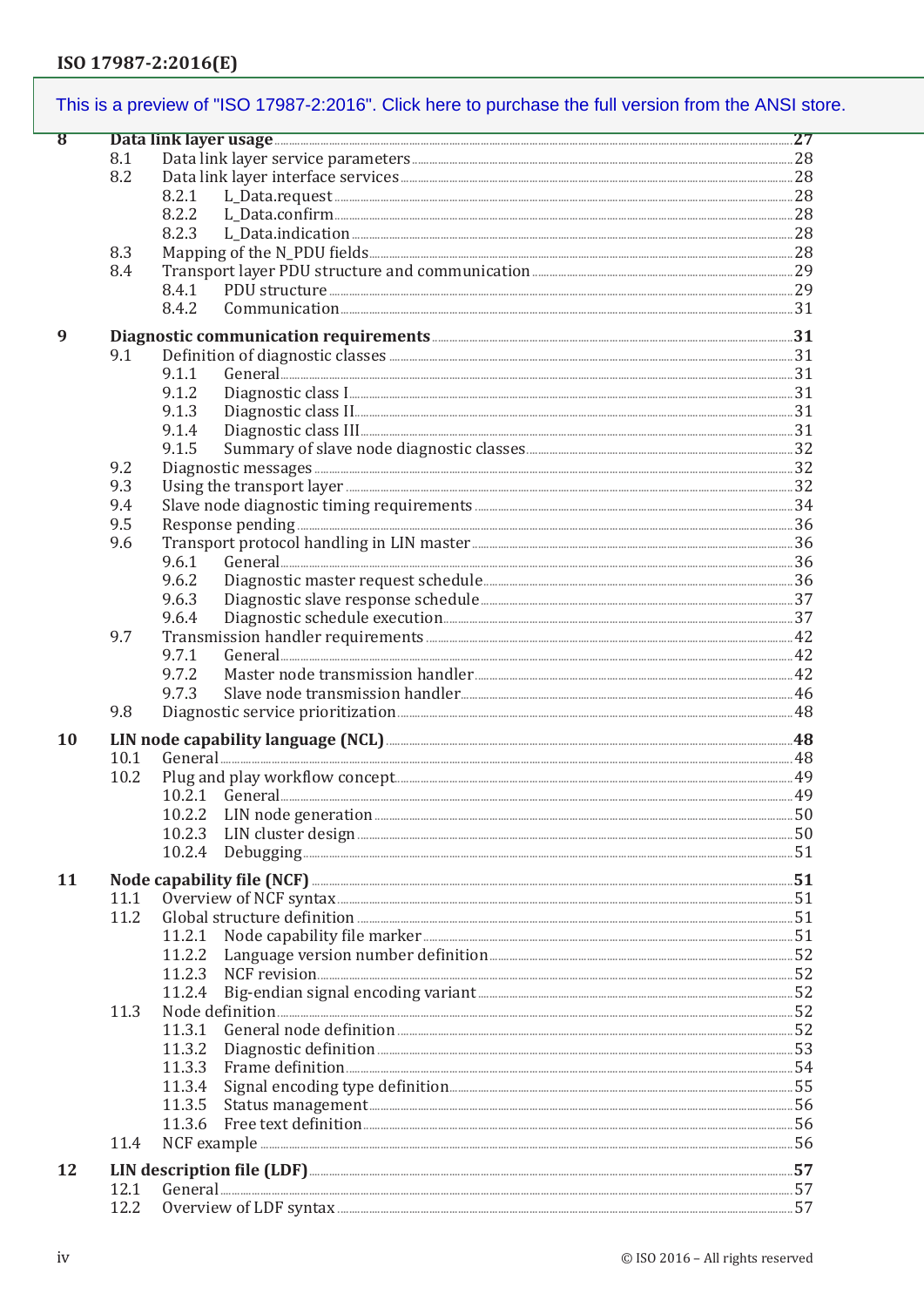|                     |  | - 65 |
|---------------------|--|------|
|                     |  |      |
|                     |  |      |
| 124                 |  | 69   |
| <b>Bibliography</b> |  |      |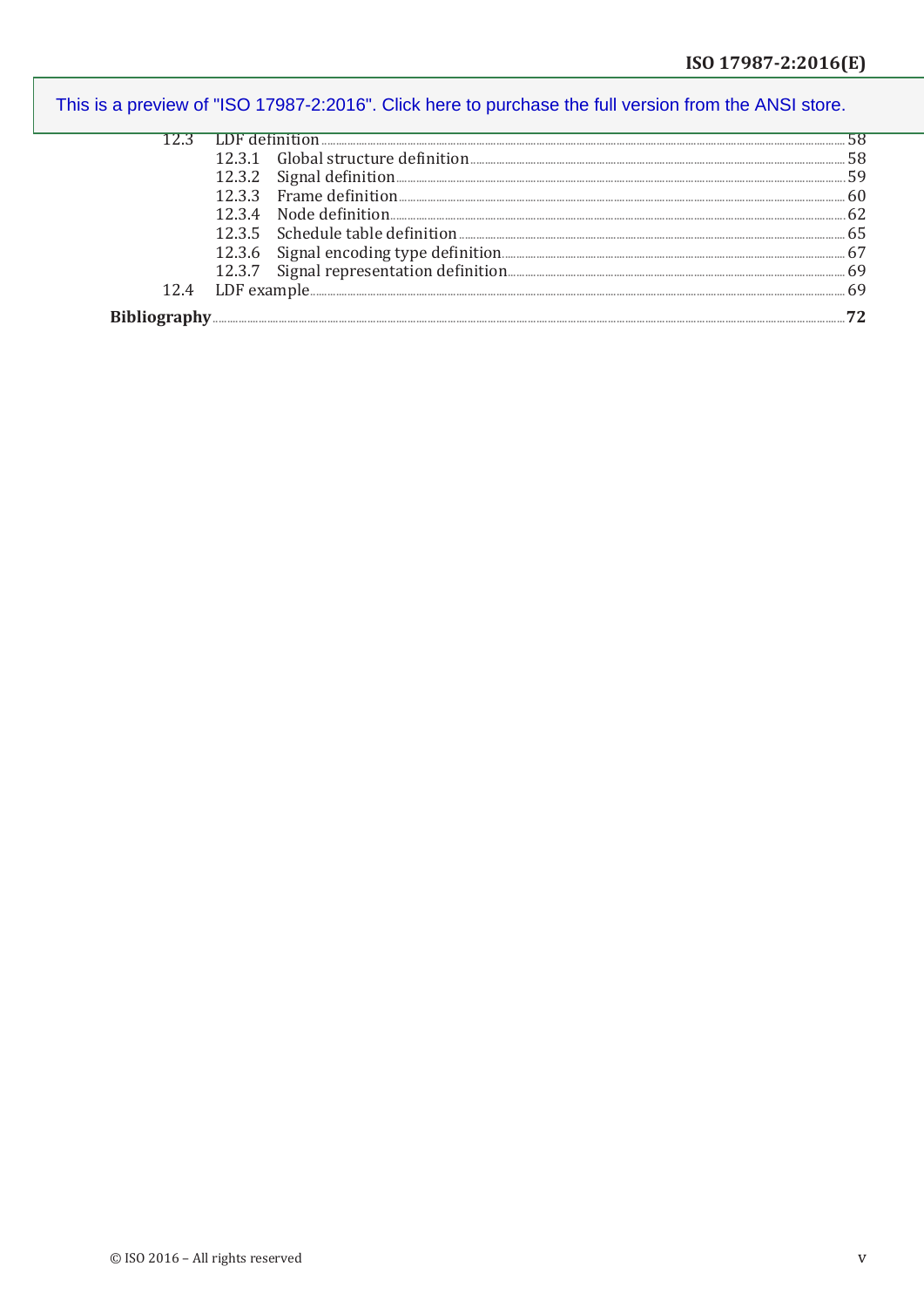## **Foreword**

ISO (the International Organization for Standardization) is a worldwide federation of national standards bodies (ISO member bodies). The work of preparing International Standards is normally carried out through ISO technical committees. Each member body interested in a subject for which a technical committee has been established has the right to be represented on that committee. International organizations, governmental and non-governmental, in liaison with ISO, also take part in the work. ISO collaborates closely with the International Electrotechnical Commission (IEC) on all matters of electrotechnical standardization.

The procedures used to develop this document and those intended for its further maintenance are described in the ISO/IEC Directives, Part 1. In particular the different approval criteria needed for the different types of ISO documents should be noted. This document was drafted in accordance with the editorial rules of the ISO/IEC Directives, Part 2 (see [www.iso.org/directives\)](www.iso.org/directives).

Attention is drawn to the possibility that some of the elements of this document may be the subject of patent rights. ISO shall not be held responsible for identifying any or all such patent rights. Details of any patent rights identified during the development of the document will be in the Introduction and/or on the ISO list of patent declarations received (see <www.iso.org/patents>).

Any trade name used in this document is information given for the convenience of users and does not constitute an endorsement.

For an explanation on the meaning of ISO specific terms and expressions related to conformity assessment, as well as information about ISO's adherence to the World Trade Organization (WTO) principles in the Technical Barriers to Trade (TBT) see the following URL: <www.iso.org/iso/foreword.html>.

The committee responsible for this document is ISO/TC 22, *Road vehicles*, SC 31, *Data communication*.

A list of all parts in the ISO 17987 series can be found on the ISO website.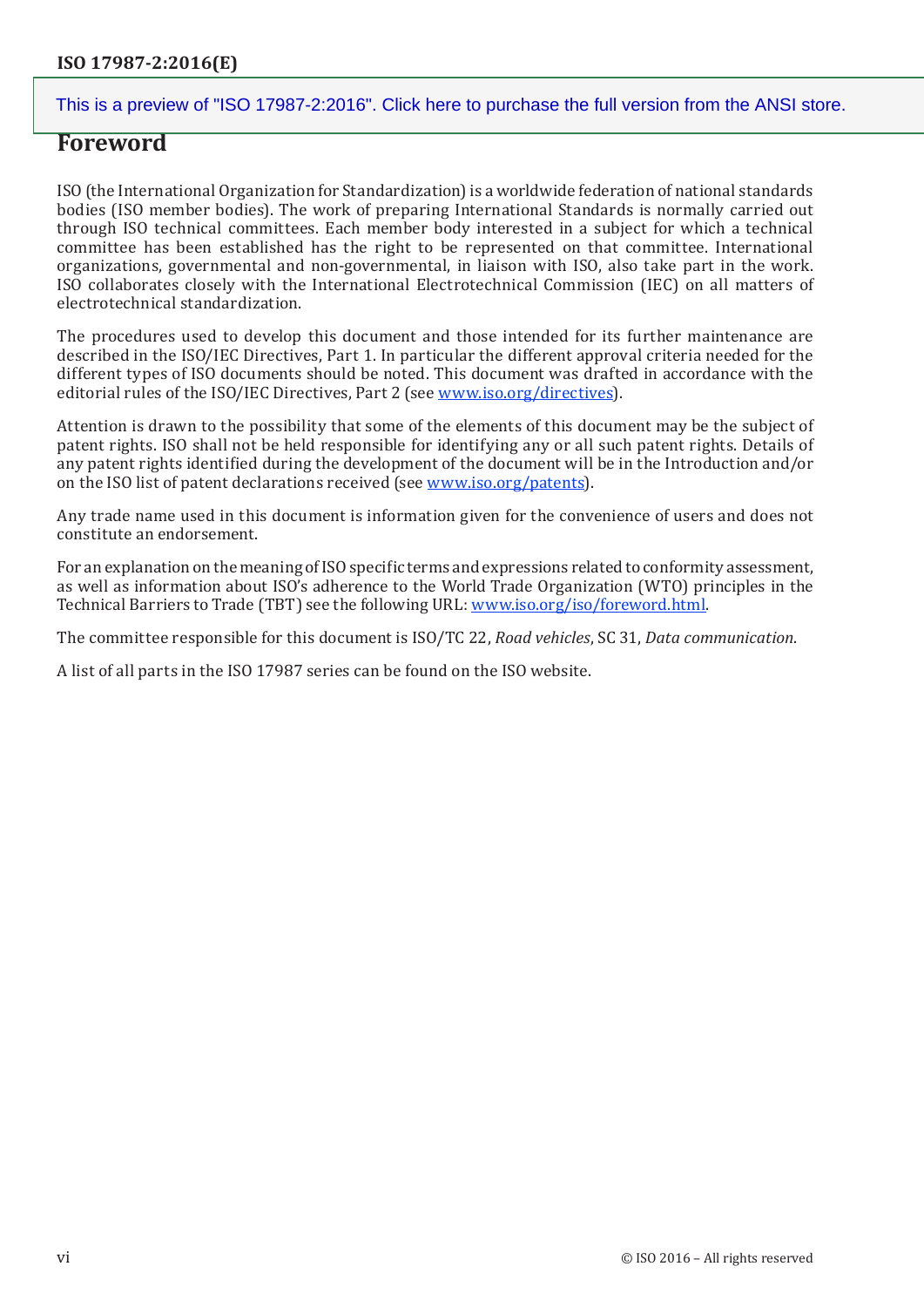# **Introduction**

This ISO 17987 (all parts) specifies the use cases, the communication protocol and physical layer requirements of an in-vehicle communication network called Local Interconnect Network (LIN).

The LIN protocol as proposed is an automotive focused low speed universal asynchronous receiver transmitter (UART) based network. Some of the key characteristics of the LIN protocol are signal based communication, schedule table based frame transfer, master/slave communication with error detection, node configuration and diagnostic service transportation.

The LIN protocol is for low cost automotive control applications, for example, door module and air condition systems. It serves as a communication infrastructure for low-speed control applications in vehicles by providing:

- signal based communication to exchange information between applications in different nodes;
- bitrate support from 1 kbit/s to 20 kbit/s;
- deterministic schedule table based frame communication;
- network management that wakes up and puts the LIN cluster into sleep mode in a controlled manner;
- status management that provides error handling and error signalling;
- transport layer that allows large amount of data to be transported (such as diagnostic services);
- specification of how to handle diagnostic services;
- electrical physical layer specifications;
- node description language describing properties of slave nodes;
- network description file describing behaviour of communication;
- application programmer's interface.

ISO 17987 (all parts) is based on the open systems interconnection (OSI) basic reference model as specified in ISO/IEC 7498-1 which structures communication systems into seven layers.

The OSI model structures data communication into seven layers called (top down) *application layer* (layer 7), *presentation layer*, *session layer*, *transport layer*, *network layer*, *data link layer* and *physical layer* (layer 1). A subset of these layers is used in ISO 17987 (all parts).

ISO 17987 (all parts) distinguishes between the services provided by a layer to the layer above it and the protocol used by the layer to send a message between the peer entities of that layer. The reason for this distinction is to make the services, especially the application layer services and the transport layer services, reusable also for other types of networks than LIN. In this way, the protocol is hidden from the service user and it is possible to change the protocol if special system requirements demand it.

ISO 17987 (all parts) provides all documents and references required to support the implementation of the requirements related to the following.

- ISO 17987-1: This part provides an overview of the ISO 17987 (all parts) and structure along with the use case definitions and a common set of resources (definitions, references) for use by all subsequent parts.
- ISO 17987-2: This part specifies the requirements related to the transport protocol and the network layer requirements to transport the PDU of a message between LIN nodes.
- ISO 17987-3: This part specifies the requirements for implementations of the LIN protocol on the logical level of abstraction. Hardware related properties are hidden in the defined constraints.